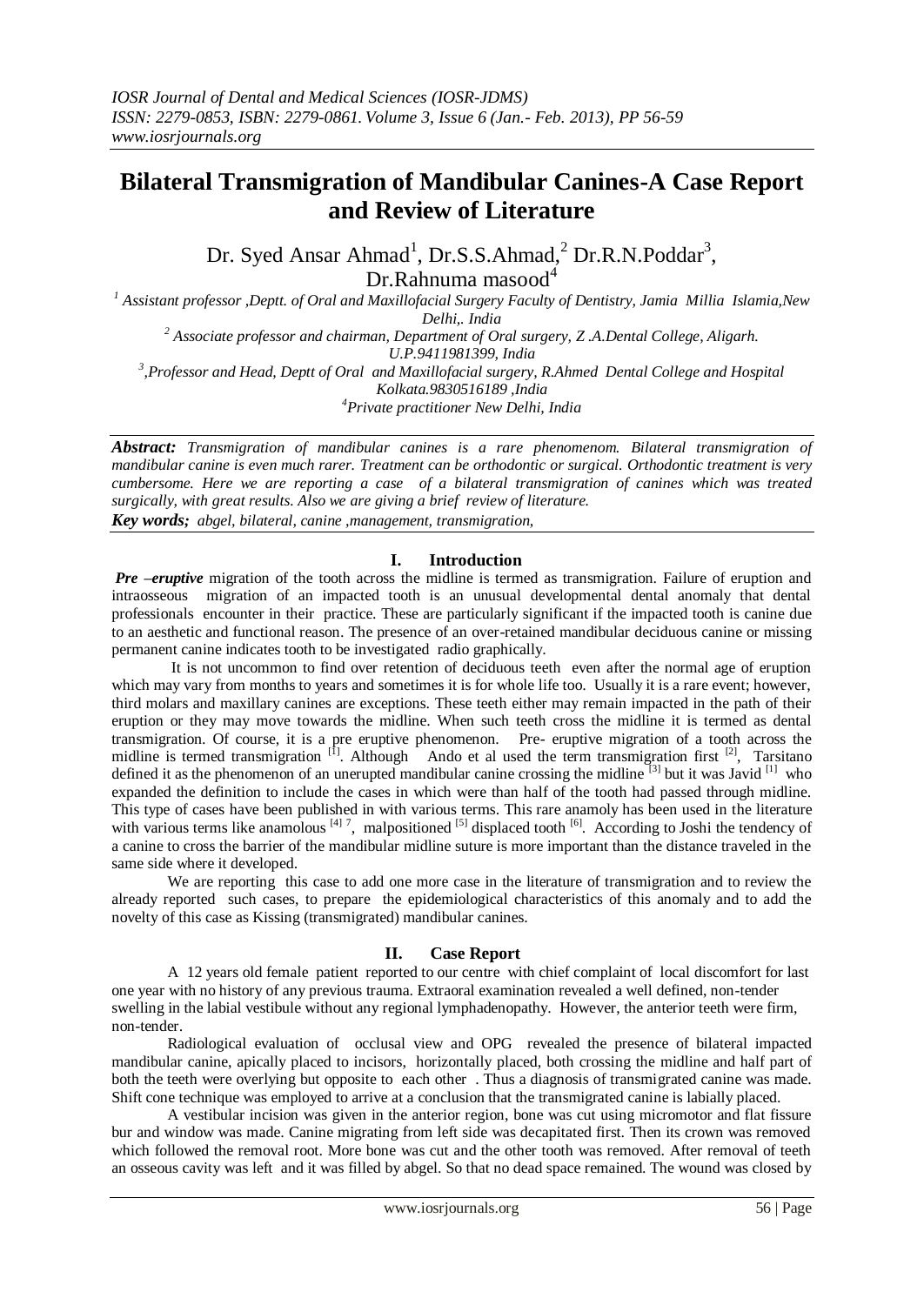interrupted sutures ,which was removed after a week. The healing was uneventful and post operative radiographs taken after 3 and 6 months showed substantial amount of formation of bone.

### **III. Discussion**

Transmigration, a rare anomaly, occurs 20 times less than the upper canine <sup>[1]</sup>. This clinical condition must be suspected, if the lower canine is absent from the arch or if the canine has not erupted even after passing significant time after the normal age of eruption . In some cases, agenesis of the lateral incisors and lower premolars has been detected.<sup>[2]</sup>.

The etiology of transmigration is unknown and many causes have been suggested. Bruzst  $[5]$  is of opinion that the canine tooth germ is situated in front of the lower incisors and that facial growth pushes it towards the contralateral side. Other factors may be an abnormally strong eruption force or a change which affects the crypt of the tooth germ might lead to erroneous eruption  $[7]$ . Other factors favouring the appearance of this anomaly are: premature loss of deciduous teeth, osteodental discrepancy, agenesis of the lower lateral incisors, endocrinopathy and hereditary factors, traumas and odontomas <sup>[2]</sup>. We feel misdirected eruption forces may be also a cause. Although transmigrated canine don't erupt normally but it has been reported that rarely normal eruption is also possible The transmigration begins between 6 to 8 years of age and before the root formation is complete. [12]

Clinically cases of transmigrated teeth are symptomless and they are detected when the radiography is done due to one or other reason. Sometimes they cause neurological changes by causing compression of inferior alveolar nerve by the impacted tooth and sometimes they are associated with certain pathological conditions like dentigerous cysts, odontomas and the appearance of other impactions.

Pre-eruptive migration of tooth across the midline is termed as transmigration.. Although this condition has only been reported for mandibular canines, Ayden and Yilmaz<sup>[9]</sup> reported the first case of maxillary canine transmigration in literature. In 2002, Mupparapu<sup>[10]</sup> classified the impacted transmigrated canines and divided them in following five types according to their migratory pattern and their position in the jaw:

Type 1:- Canine is impacted mesioangularly across the midline, labial or lingual to the anterior teeth with the crown portion of tooth crossing the midline.

Type 2 :- Canine is horizontally impacted near the inferior border of the mandible below the apices of incisors..

Type 3 :- Canine has erupted either mesial or distal to the opposite canine.

Type 4 :- Canine is horizontally impacted near the inferior border of the mandible below the apices of either premolars or molar on the opposite side.

Type 5 :- Canine is positioned vertically in the midline with the long axis of the tooth crossing the midline.

Mupparapu's type 1 followed by type 2, are the most frequently occurring pattern. Type 4 and 3 occur less frequently, while type 5 is the least frequent [10] , However, pattern 2 corresponds to our case (Canine is horizontally impacted near the inferior border of the mandible below the apices of incisors.).

In the literature different report have been documented related to the prevalence, gender , location ( left or right ) maxillary or mandibular transmigrated canines.The incidence of transmigration has been reported to be 0.1 %. Impaction of maxillary canines have been reported to occur 20 times more but unlike the mandibular canine, are impacted maxillary canine has never been found migrating across the midpalatal suture to the other side of maxilla except one transmigration reported in a recent publication.

Because tooth is generally impacted in a horizontal position under the apices of the permanent teeth, adjacent to the mandibular border or a palataly impacted canine is sometimes postioned horizontally very high in the palatal vault, close to the floor of nasal cavity therefore an impacted tooth in the maxilla or in the mandible cannot be detected with inspection or palpation in the clinical examination and is usually detected on a routine periapical radiography. Therefore while examining a patient with over retained deciduous canine a probable diagnosis of impacted canine should be considered. Such patient should be investigated radiographically. Whith the advent of panoramic radiography, number of case report that published the prevalence of transmigrated canines are in rise. Migrated canines usually remain impacted and they are asymptomatic or some time they may erupt ectopically at the middle or on the opposite side of the arch. Although most of the transmigrated cases are reported to be unilateral, transmigration may also be bilateral.

The absence of delayed eruption of permanent mandibular canines or the over retention of a primary canine in the each are common clinical findings if an impacted or transmigrated tooth for that reason most of the transmigrated canine are generally asymptomatic. The transmigrated canine should be kept under radiographic observation and radiographs should be taken periodically to observe the movement of this tooth.

Surgical removal, transplantation, radiographic follow up and surgical exposure with orthodontics treatment are suggested treatment options for transmigration canines. If the decision of extraction is taken it should be kept in mind that, although the teeth have transmigrated in the other side of the midline, they still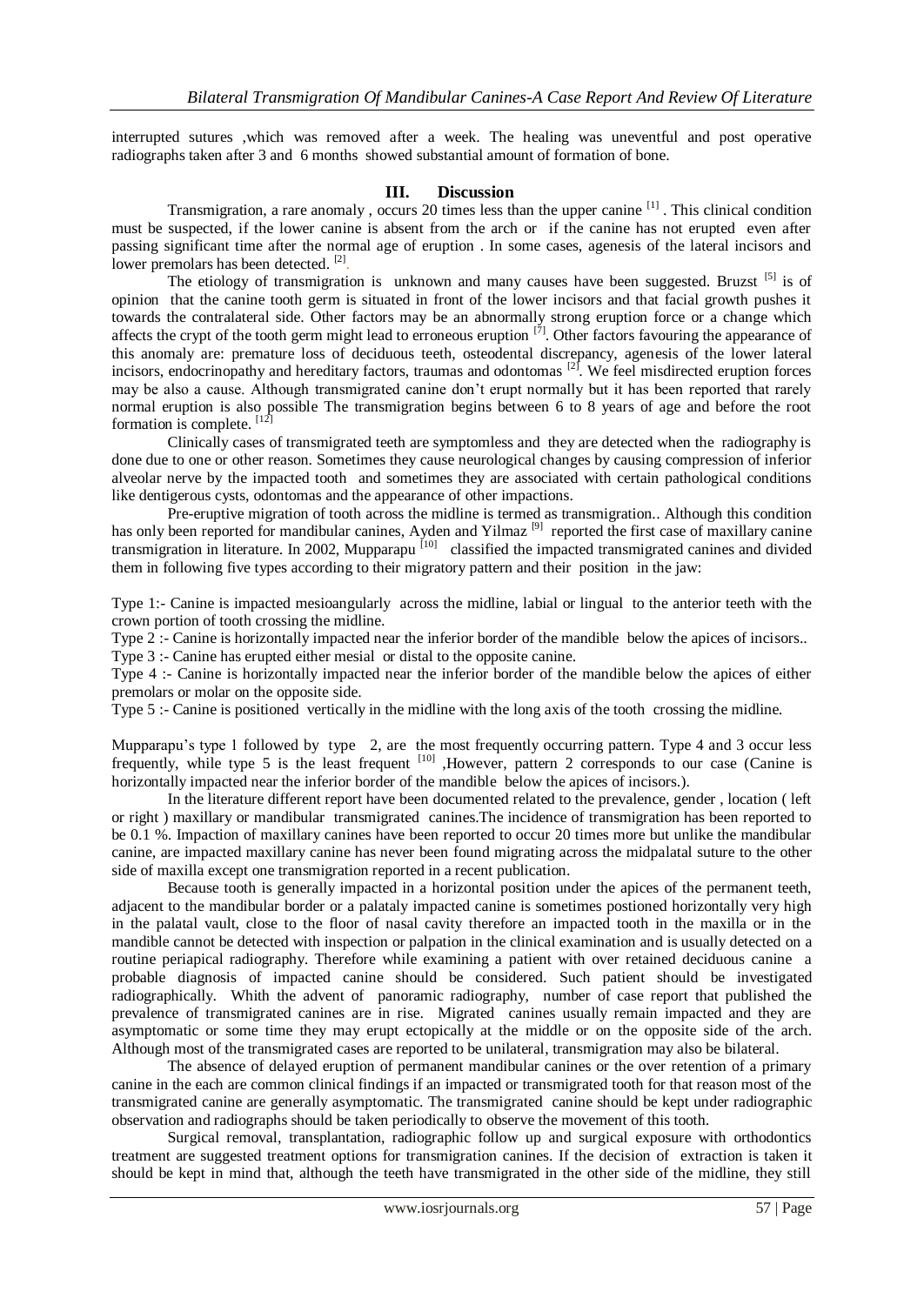maintain their nerve supply from the originating side. That's why it is extremely important to anesthetize. The nerve on the originating side. Transplantation is another option if the mandibular incisors are in normal position and there is enough space for transmigrated canine.

Such transmigrated canines should ideally be treated by interceptive methods. This is a difficult task. For interception, the patients with clinical findings of impacted canine related to transmigration, and between 8 and 9 years of age should undergo a clinical and radiological examination . Diagnosis at this stage will open large number of treatment options like surgical repositioning, autotransplantation or surgical/orthodontic treatment, depending on the individual characteristics of the patient, location and inclination of the tooth <sup>[4]</sup>. In patients under 14 years old, before extracting the tooth, other options should be considered and the case should be carefully assessed. In patients over 14 years old, significant changes are not expected and extraction should only be considered if the patient rejects orthodontic treatment.<sup>[2]</sup>

Once transmigration is established extraction of impacted canine may be a treatment of choice.. Although the tooth is extracted on the contralateral side to the transmigrated canine, the tooth maintains its nervous innervation on the side that the germ is formed. This must be taken into account during the process of tooth extraction.<sup>[12]</sup>

# **IV. Conclusion**

Treatment option can be surgical or orthodontic. Treatment option in these patients is observation and clinical check ups, with radiographs taken periodically. In the case in question, given the location of the canine, the orthodontist felt it to be more prudent to complete orthodontic treatment using a deciduous canine as a permanent tooth, and given that the canine apices were closed, advised against transplantation and suggested extraction. The patient was informed of all the aspects of his treatment, and possibility of premature loss of the deciduous canine, which would have to be covered with an osseointegrated implant in the said position.

#### **References**

- [1] Javid B.R.Transmigration of impacted mandibular cuspids. International journal of oral surgery.volume 14,issue 6,dec1985,pages547-549
- [2] Ando S.AizaeaK.Nakashima T.Sanka Y.Shimbo K.Kiyikawa k.Transmigration Process of impacted mandibular cuspid.J Nihon univ sch Dent1964;6;66-71.
- [3] Tarsitano JJ,wooten J W,Burditt J T.Transmigration of nonerupted mandibular canines.report of cases.J Am Dent association 1971;82;1395-97
- [4] Howard RD.The anomalous mandibular canine.Br.J Orthod.1976;3;117-21
- [5] Bruszt P.neurological anomaly associated with extreme malposition of mandibular canine.J oral surg [chic][1958;11;89-90].
- [6] Mitchell L. Displacement of a mandibular canine following fracture of the mandible,br dent j.1993;174;417-8
- [7] Shapira Y,Mischler W A,kuflinac MM. The displaced mandibular canine.ASDC J Dent child 1982;49;362-364.
- [8] Camilleri S,Scerri E;transmigration of mandibular canines and review of literature and report of five cases. Angle orthod 2003;73;753-762
- [9] Aydin U,Yilmaz H.H..Transmigration of Impacted Dento maxilofac Radiol;2003;32;198-200
- [10] Mupparapa M.Patterns of intra osseous transmigration and ectopic eruption of mndibular canines; review of literature and report of nine additional cases. Dentomaxillofac Radiol 2002;31:355-60.).
- [11] Ando S.AizaeaK.Nakashima T.Sanka Y.Shimbo K.Kiyikawa k. [Transmigration Process of impacted mandibular cuspid.J Nihon univ sch Dent1964;6;66-71; report of nine additional cases]. Dentomaxillofac radiol 2002;31;355-60
- [12] Caldwell J B.Neurological anomaly associated with extreme malposition of a mandibular canine.J Oral surg[chic]1955;8;484-7]